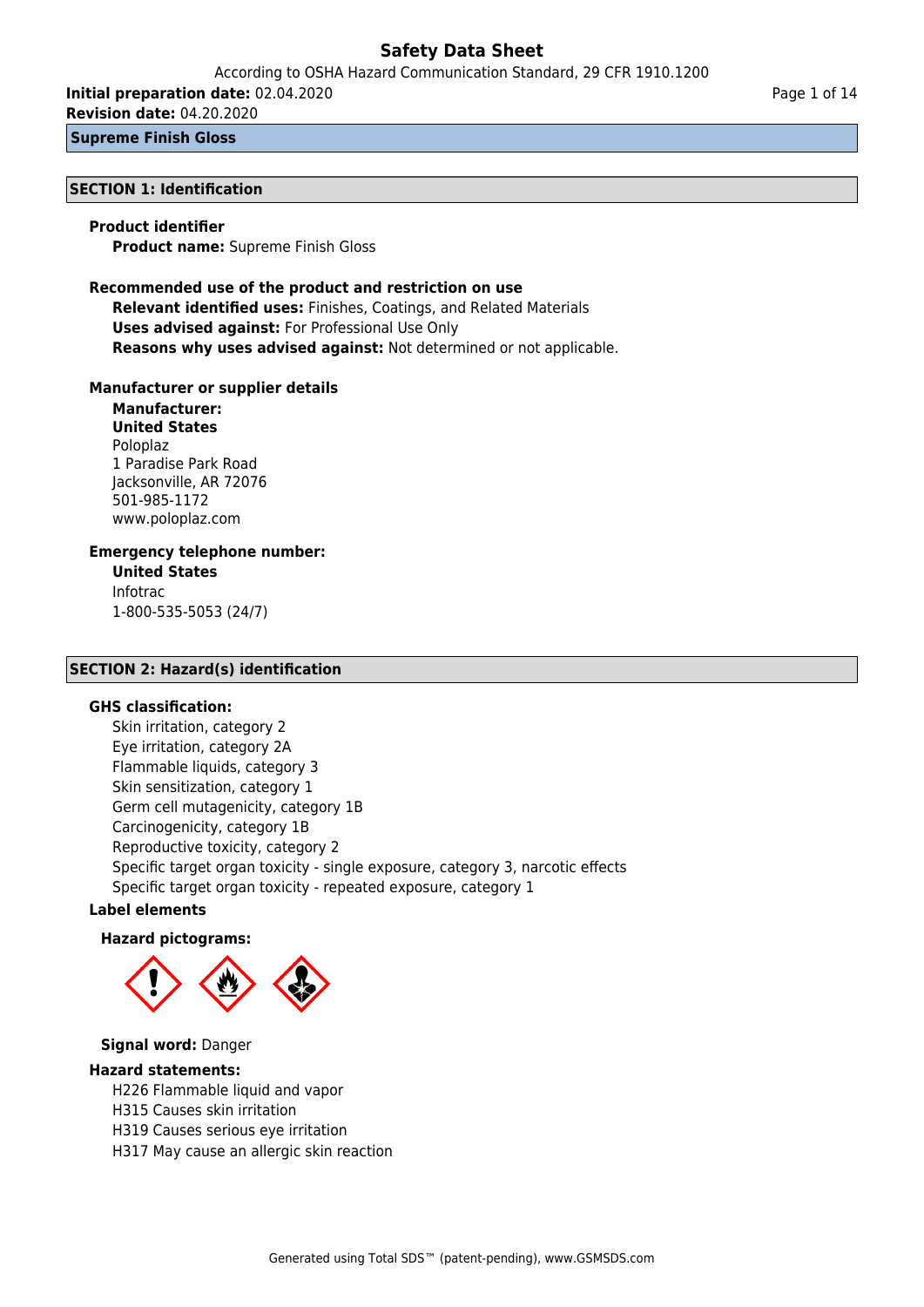According to OSHA Hazard Communication Standard, 29 CFR 1910.1200

**Initial preparation date:** 02.04.2020

**Revision date:** 04.20.2020

### **Supreme Finish Gloss**

H340 May cause genetic defects (state route of exposure if it is conclusively proven that no other routes of exposure cause the hazard).

H350 May cause cancer (state route of exposure if it is conclusively proven that no other routes of exposure cause the hazard)

H361 Suspected of damaging fertility or the unborn child (state specific effect if known) (state route of exposure if it is conclusively proven that no other routes of exposure cause the hazard)

H336 May cause drowsiness or dizziness

H372 Causes damage to organs (state all organs affected, if known) through prolonged or repeated exposure (state route of exposure if it is conclusively proven that no other routes of exposure cause the hazard)

### **Precautionary statements:**

P264 Wash skin thoroughly after handling

P280 Wear protective gloves/protective clothing/eye protection/face protection

P210 Keep away from heat/sparks/open flames/hot surfaces. No smoking

P233 Keep container tightly closed

P240 Ground/bond container and receiving equipment

P241 Use explosion-proof electrical/ ventilating/ lighting/.../ equipment

P242 Use only non-sparking tools

P243 Take precautionary measures against static discharge

P261 Avoid breathing dust/fume/gas/mist/vapors/spray

P272 Contaminated work clothing must not be allowed out of the workplace

P201 Obtain special instructions before use

P202 Do not handle until all safety precautions have been read and understood

P271 Use only outdoors or in a well-ventilated area

P260 Do not breathe dust/fume/gas/mist/vapors/spray

P270 Do not eat, drink or smoke when using this product

P302+P352 IF ON SKIN: Wash with plenty of water/ …

P321 Specific treatment (see ... on this label)

P332+P313 If skin irritation occurs: Get medical advice/attention

P362 Take off contaminated clothing and wash it before reuse

P305+P351+P338 IF IN EYES: Rinse cautiously with water for several minutes. Remove contact lenses, if present and easy to do. Continue rinsing

P337+P313 If eye irritation persists: Get medical advice/attention

P303+P361+P353 IF ON SKIN (or hair): Take off immediately all contaminated clothing. Rinse skin with water/shower

P370+P378 In case of fire: Use ... to extinguish

P333+P313 If skin irritation or rash occurs: Get medical advice/attention

P363 Wash contaminated clothing before reuse

P308+P313 IF exposed or concerned: Get medical advice/attention

P304+P340 IF INHALED: Remove victim to fresh air and keep at rest in a position comfortable for breathing

P312 Call a POISON CENTER/doctor/.../if you feel unwell

P314 Get medical advice/attention if you feel unwell

P403+P235 Store in a well-ventilated place. Keep cool

P405 Store locked up

P403+P233 Store in a well-ventilated place. Keep container tightly closed

P501 Dispose of contents/container to…

**Hazards not otherwise classified:** None

### **SECTION 3: Composition/information on ingredients**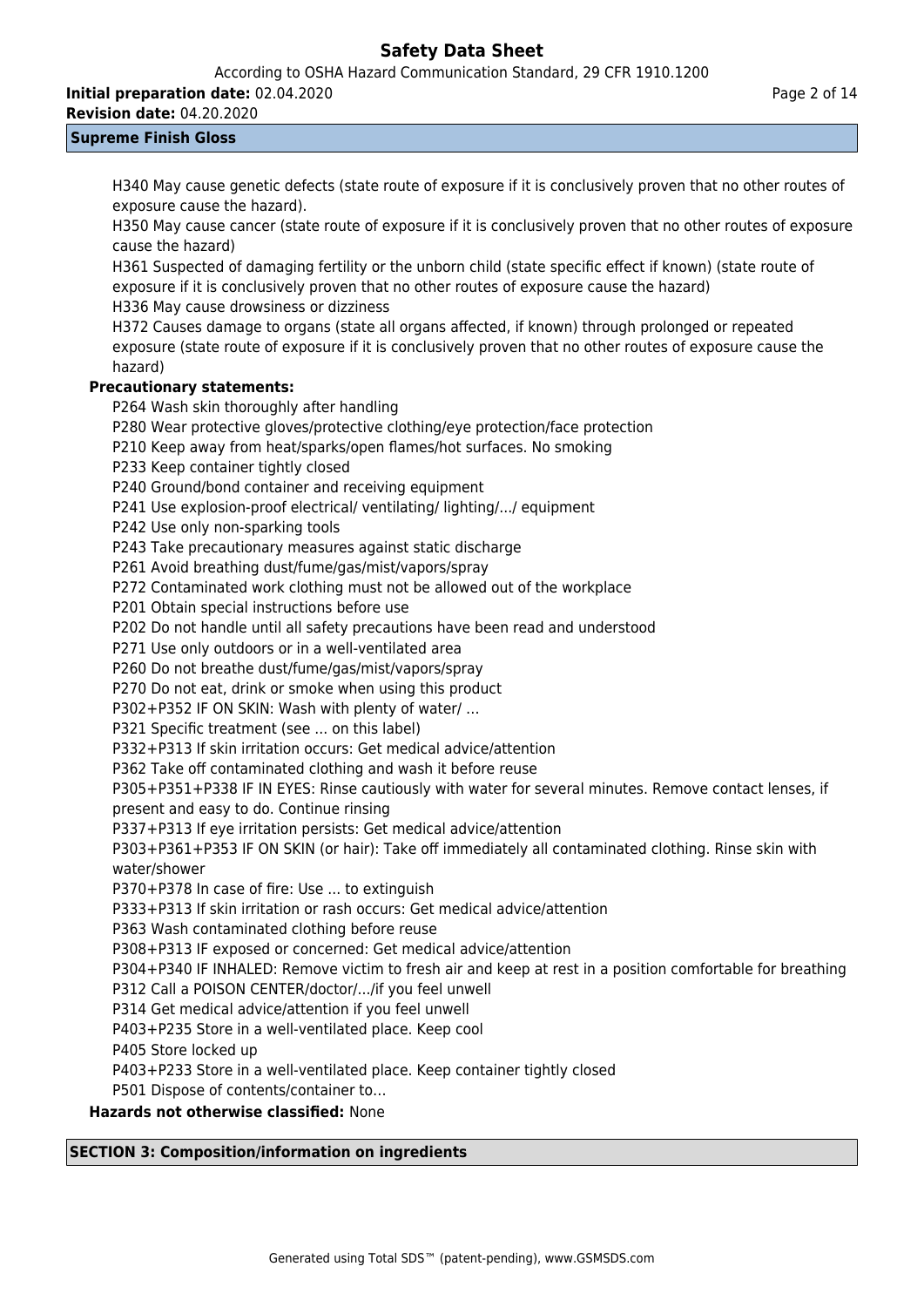### According to OSHA Hazard Communication Standard, 29 CFR 1910.1200

**Initial preparation date:** 02.04.2020

**Revision date:** 04.20.2020

### **Supreme Finish Gloss**

| <b>Identification</b>     | Name                                            | Weight %  |
|---------------------------|-------------------------------------------------|-----------|
| CAS number:<br>8052-41-3  | Stoddard Solvent with $< 0.1\%$ Benzene content | $20 - 30$ |
| CAS number:<br>64742-47-8 | Distillates (petroleum), hydrotreated light     | $20 - 30$ |

### **Additional Information:** None

#### **SECTION 4: First aid measures**

### **Description of first aid measures**

### **General notes:**

Show this Safety Data Sheet to the doctor in attendance.

### **After inhalation:**

If inhaled, remove person to fresh air and place in a position comfortable for breathing. Keep person at rest. If breathing is difficult, administer oxygen. If breathing has stopped, provide artificial respiration. If experiencing respiratory symptoms, seek medical advice/attention.

If inhaled, remove person to fresh air and place in a position comfortable for breathing. Keep person at rest. If breathing is difficult, administer oxygen. If breathing has stopped, provide artificial respiration. If symptoms develop or persist, seek medical advice/attention.

#### **After skin contact:**

Remove contaminated clothing and shoes. Rinse skin with copious amounts of water [shower] for several minutes. Launder contaminated clothing before reuse. If symptoms develop or persist, seek medical advice/attention.

### **After eye contact:**

Rinse eyes with plenty of water for several minutes. Remove contact lenses if present and easy to do so. Protect unexposed eye. If symptoms develop or persist, seek medical advice/attention.

Rinse eyes with plenty of gently flowing lukewarm water for 15 minutes. Remove contact lenses if present and easy to do so. Protect unexposed eye. If symptoms develop or persist, seek medical advice/attention.

### **After swallowing:**

If swallowed, DO NOT induce vomiting unless told to do so by a physician or poison control center. Rinse mouth with water. Never give anything by mouth to an unconscious person. If spontaneous vomiting occurs, place on the left side with head down to prevent aspiration of liquid into the lungs. If symptoms develop or persist, seek medical advice/attention.

### **Most important symptoms and effects, both acute and delayed**

### **Acute symptoms and effects:**

Skin contact may result in redness, pain, burning and inflammation.

Eye contact may result in irritation, redness, pain, inflammation, itching, burning and tearing.

Product is highly flammable. Exposure to sources of ignition may cause physical injury.

Dermal exposure may cause an allergic skin reaction. Symptoms may include irritation, redness, pain, rash, inflammation, itching, burning and dermatitis.

Inhalation may have adverse effects on the central nervous system. Symptoms may include drowsiness, dizziness, headache, nausea and lowering of consciousness. Acute overexposure via inhalation may result in respiratory distress, confusion and unconsciousness.

### **Delayed symptoms and effects:**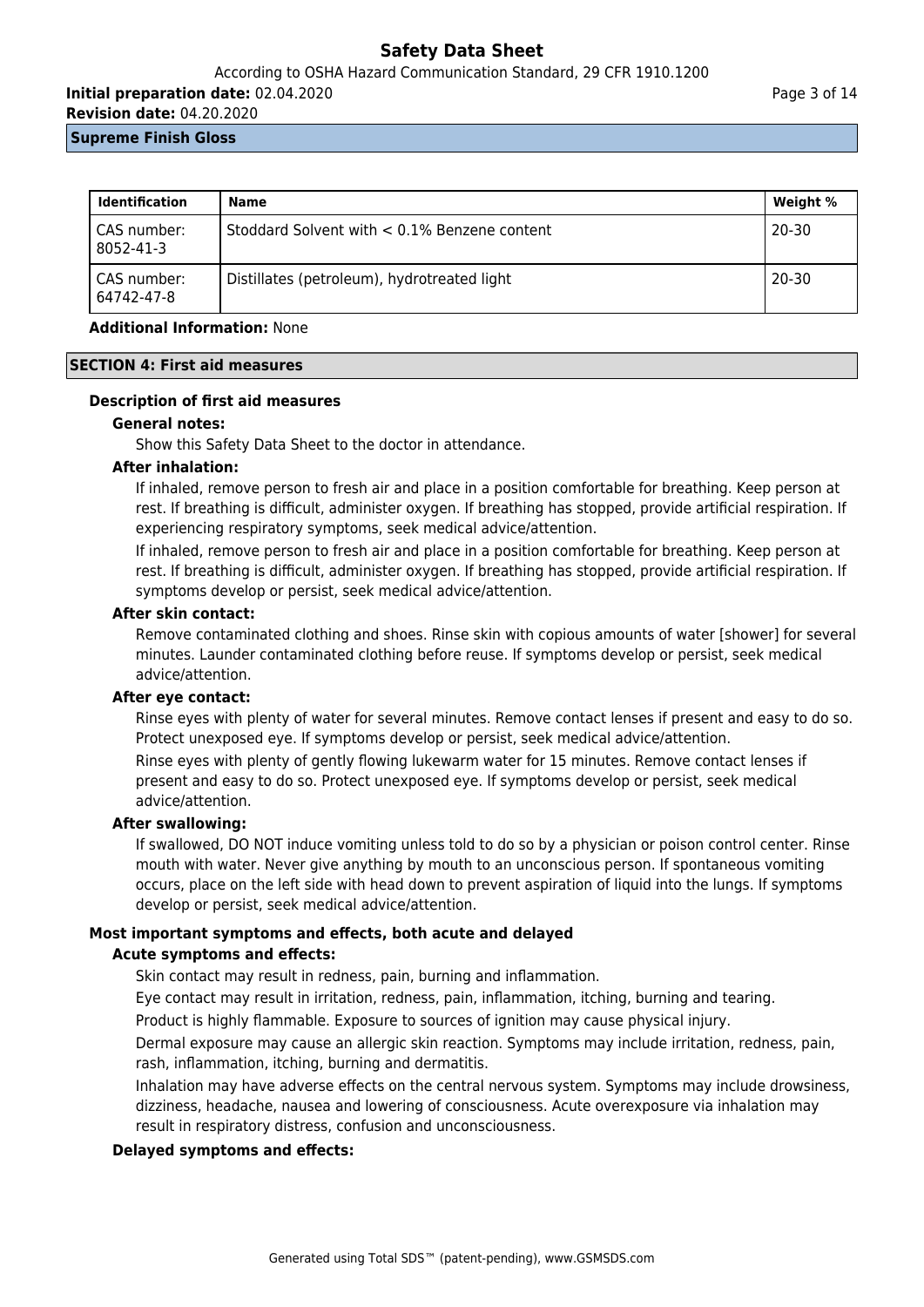According to OSHA Hazard Communication Standard, 29 CFR 1910.1200

**Initial preparation date:** 02.04.2020

**Revision date:** 04.20.2020

### **Supreme Finish Gloss**

Effects are dependent on exposure (dose, concentration, contact time).

Exposure may cause genetic defects.

Exposure may cause cancer.

Long term exposure may affect fertility. Symptoms include, but are not limited to: menstrual problems, altered sexual behavior/fertility/ and pregnancy outcome. Long term exposure may also affect development of the unborn child. Symptoms include, but are not limited to: intrauterine growth retardation, pre-term birth, birth defects and postnatal death.

Causes damage to organs through prolonged or repeated exposure. Effects are dependent on exposure (dose, concentration, contact time).

### **Immediate medical attention and special treatment**

### **Specific treatment:**

Effects are dependent on exposure (dose, concentration, contact time).

Overexposure via inhalation requires urgent medical treatment.

### **Notes for the doctor:**

Treat symptomatically.

### **SECTION 5: Firefighting measures**

### **Extinguishing media**

### **Suitable extinguishing media:**

Dry chemical, CO2, water spray or alcohol-resistant foam.

Water mist/fog, carbon dioxide, dry chemical or alcohol resistant foam.

### **Unsuitable extinguishing media:**

Do not use water jet.

### **Specific hazards during fire-fighting:**

Flammable liquid. Will be easily ignitable by heat, sparks or flames. Vapors may form explosive mixtures with air. Vapors may travel to source of ignition and flash back. Most vapors are heavier than air. They will spread along ground and collect in low or confined areas (sewers, basements, tanks). Vapor explosion hazard indoors, outdoors or in sewers. Runoff to sewer may create fire or explosion hazard. Containers may explode when heated. Inhalation or contact with material may irritate or burn skin and eyes. Fire may produce irritating, corrosive and/or toxic gases. Vapors may cause dizziness or suffocation.

Thermal decomposition may produce irritating/toxic fumes/gases.

Thermal decomposition may produce irritating/toxic fumes/gases.

### **Special protective equipment for firefighters:**

Fire-fighters should wear appropriate protective equipment and self-contained breathing apparatus (SCBA with a full-face piece operated in positive pressure mode).

Fire-fighters should wear appropriate protective equipment and self-contained breathing apparatus (SCBA with a full-face piece operated in positive pressure mode).

### **Special precautions:**

Evacuate non-essential personnel. Ventilate closed spaces before entering. Consider initial evacuation for 300 meters in all directions. If tank/rail car is involved in the fire, ISOLATE for 800 meters in all directions. Fight fire from a maximum distance. Move containers from fire area if you can do it without risk. Use water spray/fog for cooling fire exposed containers. Withdraw immediately in case of rising sound from venting safety devices or discoloration of tank. Always stay away from tanks engulfed in fire. For massive fire, use unmanned hose holders or monitor nozzles. If this is impossible, withdraw from area and let fire burn. Stand by, at a safe distance, with extinguisher ready for possible re-ignition. A vapor-suppressing foam may be used to reduce vapors. Avoid unnecessary run-off of extinguishing media which may cause pollution. Do not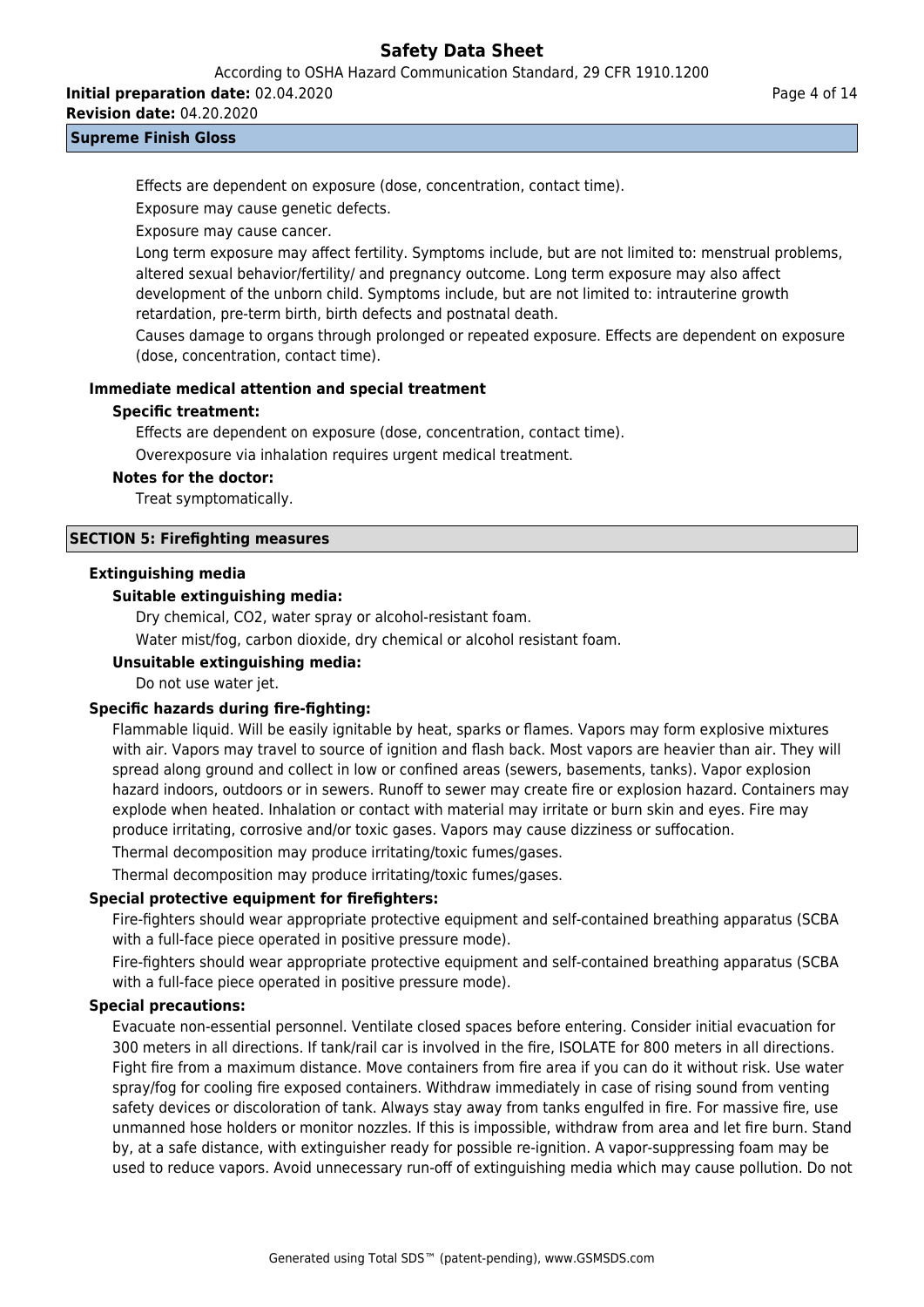According to OSHA Hazard Communication Standard, 29 CFR 1910.1200

**Initial preparation date:** 02.04.2020

**Revision date:** 04.20.2020

**Supreme Finish Gloss**

handle damaged containers unless specialized to do so.

Avoid contact with skin, eyes, hair and clothing. Do not breathe fumes/gas/mists/aerosols/vapors/dusts. Move containers from fire area if safe to do so. Use water spray/fog for cooling fire exposed containers. Avoid unnecessary run-off of extinguishing media which may cause pollution.

Avoid contact with skin, eyes, hair and clothing. Do not breathe fumes/gas/mists/aerosols/vapors/dusts. Move containers from fire area if safe to do so. Use water spray/fog for cooling fire exposed containers. Avoid unnecessary run-off of extinguishing media which may cause pollution.

### **SECTION 6: Accidental release measures**

### **Personal precautions, protective equipment and emergency procedures:**

Wear respiratory protection. Avoid breathing vapours, mist or gas. Ensure adequate ventilation. Evacuate personnel to safe areas. For personal protection see section 8.

Wear recommended personal protective equipment (See Section 8).

Avoid contact with eyes, skin and clothing. Eliminate all sources of ignition.

Ensure adequate ventilation.

Shut off all possible sources of ignition and avoid friction and impact.

Keep unnecessary personnel away.

Keep people away from and upwind of spill/leak.

Wear appropriate protective equipment and clothing during clean-up.

Local authorities should be advised if significant spillages cannot be contained.

For personal protection, see section 8 of the SDS.

Keep unnecessary personnel away. Keep people away from and upwind of spill/leak. Wear appropriate protective equipment and clothing during clean-up. Ensure adequate ventilation. Local authorities should be advised if significant spillages cannot be contained. For personal protection, see section 8 of the SDS.

Isolate and post spill area.

Remove all sources of ignition.

Ventilate the area.

Wear suitable protective clothing, gloves and eye/face protection.

For personal protection see section 8

Isolate and post spill area. Remove all sources of ignition. Ventilate the area. Wear suitable protective clothing, gloves and eye/face protection. For personal protection see section 8

Evacuate unnecessary personnel. Ventilate area. Extinguish any sources of ignition. Wear recommended personal protective equipment (see Section 8). Do not get on skin, eyes or on clothing. Avoid breathing mist. vapor, dust, fume and spray. Do not walk through spilled material. Wash thoroughly after handling. Remove contaminated clothing and launder before reuse.

Evacuate unnecessary personnel. Ventilate area. Extinguish any sources of ignition. All equipment used when handling the product must be grounded. Wear recommended personal protective equipment (see Section 8). Avoid contact with skin, eyes and clothing. Avoid breathing mist. vapor, dust, fume and spray. Do not walk through spilled material. Wash thoroughly after handling.

### **Environmental precautions:**

Prevent further leakage or spillage if safe to do so. Do not let product enter drains. Discharge into the environment must be avoided.

If contamination of sewers or waterways has occurred advise local emergency services.

Avoid discharge into drains, water courses or onto the ground.

Prevent further leakage if safe to do so.

Inform authorities if spill cannot be contained.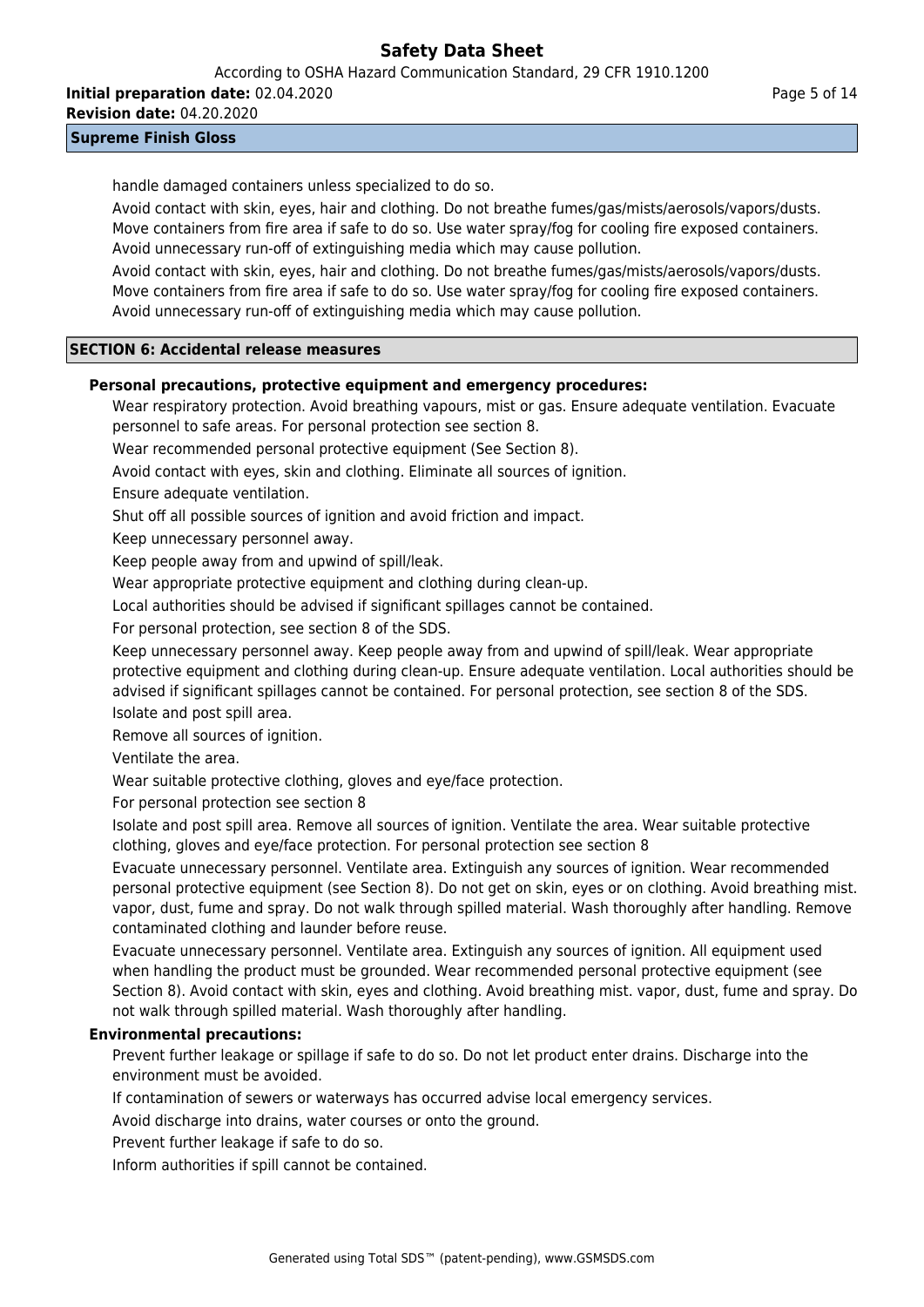According to OSHA Hazard Communication Standard, 29 CFR 1910.1200

**Initial preparation date:** 02.04.2020

**Revision date:** 04.20.2020

### **Supreme Finish Gloss**

Avoid discharge into drains, water courses or onto the ground. Prevent further leakage if safe to do so. Inform authorities if spill cannot be contained.

Keep material out of lakes, streams, ponds, and sewer drains.

Prevent further leakage or spillage if safe to do so. Prevent from reaching drains, sewers and waterways. Discharge into the environment must be avoided.

### **Methods and material for containment and cleaning up:**

Carefully sweep material into a designated PLASTIC waste container. Collect in plastic containers only. Contain and soak up spill with absorbent that does not react with spilled product. Place used absorbent into suitable, covered, labelled containers for disposal.

Vacuum or sweep up material and place into a suitable disposal container.

Wear a self-contained breathing apparatus and appropriate personal protection.

Provide ventilation.

Vacuum or sweep up material and place into a suitable disposal container. Wear a self-contained breathing apparatus and appropriate personal protection. Provide ventilation.

Clean and neutralize spill area, tools and equipment by washing with water and soap.

Absorb rinsate and add to the collected waste.

Waste must be classified and labeled prior to recycling or disposal.

Dispose of waste as indicated in Section 13.

Clean and neutralize spill area, tools and equipment by washing with water and soap. Absorb rinsate and add to the collected waste. Waste must be classified and labeled prior to recycling or disposal. Dispose of waste as indicated in Section 13.

Do not touch damaged containers or spilled material unless wearing appropriate personal protective clothing. Avoid breathing dust, mist, fumes, vapors or spray. Stop leak if you can do it without risk. Contain and collect spillage and place in suitable container for future disposal. Dispose of in accordance with all applicable regulations (see Section 13).

Do not touch damaged containers or spilled material unless wearing appropriate personal protective clothing. Stop leak if you can do it without risk. A vapor-suppressing foam may be used to reduce vapors. Absorb or cover with dry earth, sand or other non-combustible material and transfer to containers for future disposal. Dispose of in accordance with all applicable regulations (see Section 13).

### **Reference to other sections:**

For disposal see section 13.

For further information refer to section 7 and section 13.

For personal protective equipment see Section 8. For disposal see Section 13.

### **SECTION 7: Handling and storage**

### **Precautions for safe handling:**

Wear gloves and eye protection when handling, moving or using this product. Do not contaminate water, food, or feed by storage or disposal.

Avoid skin and eye contact and breathing in vapor. All potential sources of ignition (open flames, pilot lights, furnaces, spark producing switches and electrical equipment etc.) must be eliminated both in and near the work area. Do NOT smoke. Take precautionary measures against static discharges. Wash hands thoroughly after handling.

Avoid contact with skin, eyes, and clothing. Follow good hygiene procedures when handling chemical materials. Refer to Section 8. Follow proper disposal methods. Refer to Section 13. Do not eat, drink, smoke, or use personal products when handling chemical substances.

Avoid contact with skin, eyes, and clothing.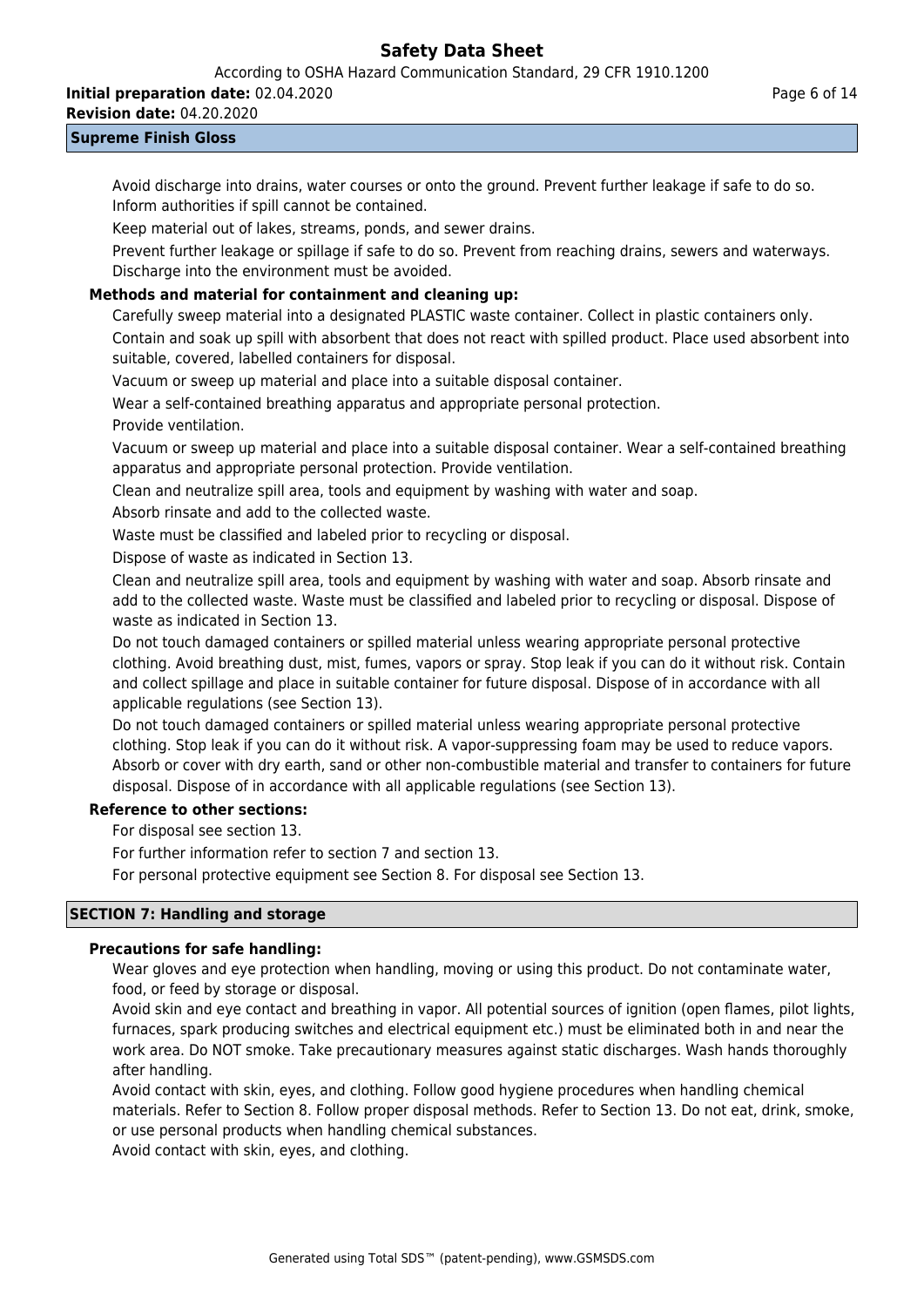According to OSHA Hazard Communication Standard, 29 CFR 1910.1200

**Initial preparation date:** 02.04.2020

**Revision date:** 04.20.2020

### **Supreme Finish Gloss**

Follow good hygiene procedures when handling chemical materials. Refer to Section 8. Follow proper disposal methods. Refer to Section 13. Do not eat, drink, smoke, or use personal products when handling chemical substances.

Follow good hygiene procedures when handling chemical materials.

Refer to Section 8.

Follow proper disposal methods.

Refer to Section 13.

Avoid breathing dust/ fume/ gas/mist/vapors/spray. Keep away from all sources of ignition. Avoid contact with skin and eyes.

### **Conditions for safe storage, including any incompatibilities:**

Store in a cool, dry, well ventilated place. Store away from sources of heat or ignition. Store away from incompatible materials described in Section 10. Keep containers closed when not in use

Store in a cool, dry, well ventilated place.

Store away from sources of heat or ignition.

Store away from incompatible materials described in Section 10.

Keep containers closed when not in use

Store in cool location. Keep away from food and beverages. Protect from freezing and physical damage. Provide ventilation for containers. Keep container tightly sealed. Store away from incompatible materials. Store in cool, dry place and keep container tightly closed. Do not store in direct sunlight.

### **SECTION 8: Exposure controls/personal protection**

Only those substances with limit values have been included below.

### **Occupational Exposure limit values:**

| <b>Country (Legal Basis)</b> | <b>Substance</b>                                   | <b>Identifier</b> | <b>Permissible concentration</b>                   |
|------------------------------|----------------------------------------------------|-------------------|----------------------------------------------------|
| <b>OSHA</b>                  | Stoddard Solvent with < 0.1% Benzene<br>content    | 8052-41-3         | PEL: 525 mg/m <sup>3</sup>                         |
|                              | Stoddard Solvent with < 0.1% Benzene<br>content    | 8052-41-3         | PEL: 100 ppm                                       |
| <b>NIOSH</b>                 | Stoddard Solvent with < 0.1% Benzene<br>content    | 8052-41-3         | Ceiling Limit: 1800 mg/m <sup>3</sup> (15-<br>min) |
|                              | Stoddard Solvent with $< 0.1\%$ Benzene<br>content | 8052-41-3         | IDLH: 20000 mg/m <sup>3</sup>                      |
|                              | Stoddard Solvent with < 0.1% Benzene<br>content    | 8052-41-3         | REL: 350 mg/m <sup>3</sup>                         |
| <b>ACGIH</b>                 | Stoddard Solvent with < 0.1% Benzene<br>content    | 8052-41-3         | 8-Hour TWA: 100 ppm                                |
| United States(California)    | Stoddard Solvent with $< 0.1\%$ Benzene<br>content | 8052-41-3         | 8-Hour TWA: 100 ppm                                |
|                              | Stoddard Solvent with $< 0.1\%$ Benzene<br>content | 8052-41-3         | 8-Hour TWA: 525 mg/m <sup>3</sup>                  |

### **Biological limit values:**

No biological exposure limits noted for the ingredient(s).

### **Information on monitoring procedures:**

Not determined or not applicable.

### **Appropriate engineering controls:**

Effective ventilation in all processing areas.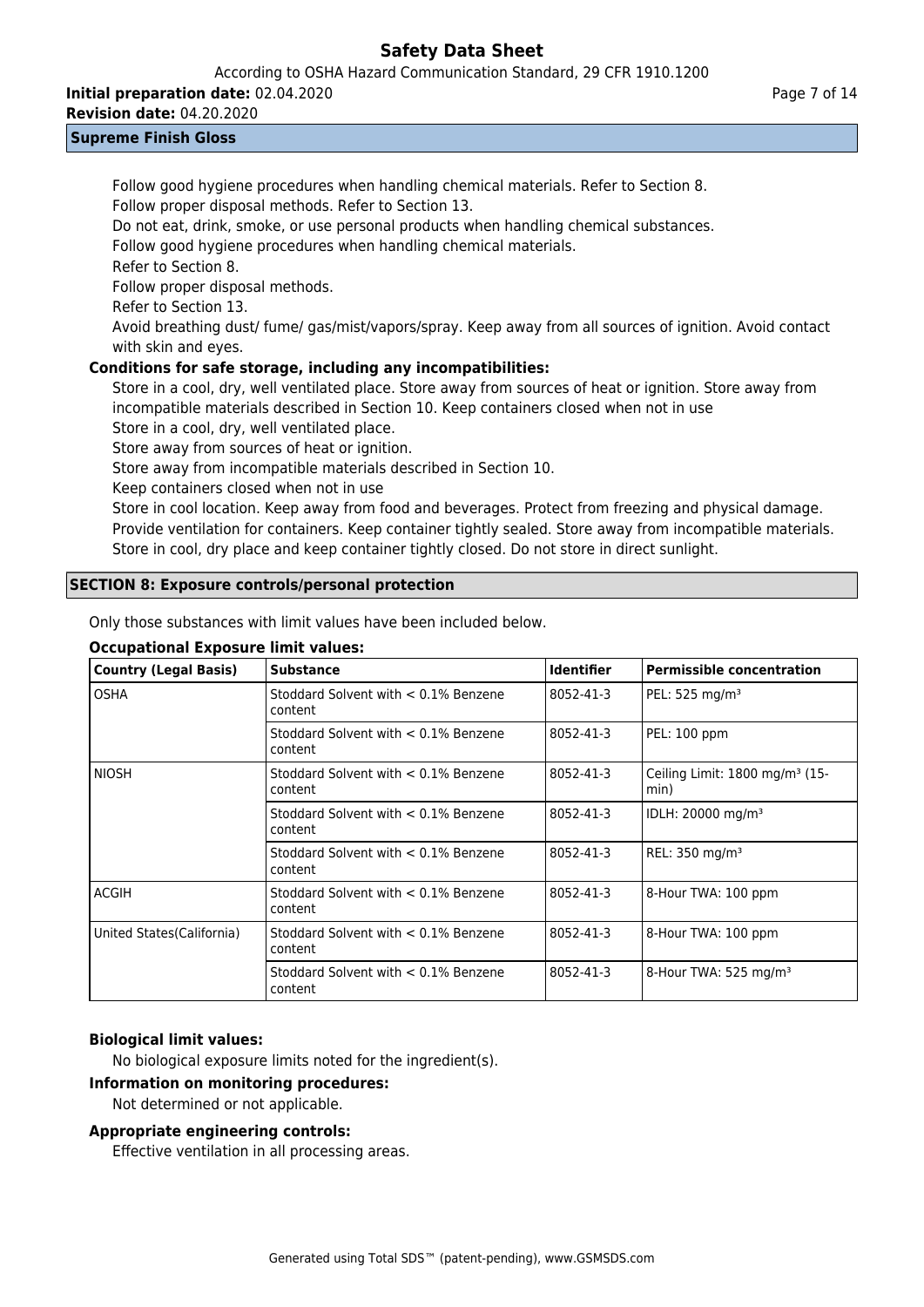According to OSHA Hazard Communication Standard, 29 CFR 1910.1200

**Initial preparation date:** 02.04.2020

**Revision date:** 04.20.2020

### **Supreme Finish Gloss**

Use local exhaust ventilation to maintain airborne concentrations below the TLV.

### **Personal protection equipment**

### **Eye and face protection:**

Safety goggles

Safety goggles or safety glasses with side shields

# Safety glasses

### **Skin and body protection:**

Impervious clothing, chemical resistant gloves Chemical resistant clothing and gloves Impervious clothing and chemical resistant gloves Impervious clothing, Chemical resistant gloves Chemical resistant clothing, chemical resistant gloves

### **Respiratory protection:**

In case of insufficient ventilation, wear suitable respiratory protection

In case of insufficent ventialation, wear suitable respiratory protection

### **General hygienic measures:**

Handle in accordance with good industrial hygiene and safety measures. Wash hands and face after handling chemical products. Wash hands before eating, drinking and smoking. Wash hands at the end of the workday.

Handle in accordance with good industrial hygiene and safety measures. Wash hands and face after handling chemical products. Wash hands before eating, drinking and smoking. Wash hands at the end of the workday. Appropriate techniques should be applied to remove contaminated clothing and shoes. Wash contaminated clothing before reuse.

Handle in accordance with good industrial hygiene and safety measures.

Wash hands and face after handling chemical products.

Wash hands before eating, drinking and smoking.

Wash hands at the end of the workday.

### **SECTION 9: Physical and chemical properties**

### **Information on basic physical and chemical properties**

| <b>Appearance</b>                         | pale yellow liquid                   |
|-------------------------------------------|--------------------------------------|
| Odor                                      | mild petroleum odor                  |
| <b>Odor threshold</b>                     | <b>NA</b>                            |
| pH                                        | <b>NA</b>                            |
| Melting point/freezing point              | <b>NA</b>                            |
| Initial boiling point/range               | 161-198C (Stoddard Solvent)          |
| <b>Flash point (closed cup)</b>           | <b>101F TCC</b>                      |
| <b>Evaporation rate</b>                   | $0.18$ (BuAc = 1) (Stoddard Solvent) |
| <b>Flammability (solid, gas)</b>          | <b>NA</b>                            |
| <b>Upper flammability/explosive limit</b> | 5.6% (Stoddard Solvent)              |
| Lower flammability/explosive limit        | 0.8% (Stoddard Solvent)              |
| <b>Vapor pressure</b>                     | 0.27 KPa @ 20C (Stoddard Solvent)    |
| <b>Vapor density</b>                      | 4.9 (Air = 1) (Stoddard Solvent)     |
| <b>Density</b>                            | 0.88                                 |
| <b>Relative density</b>                   | <b>NA</b>                            |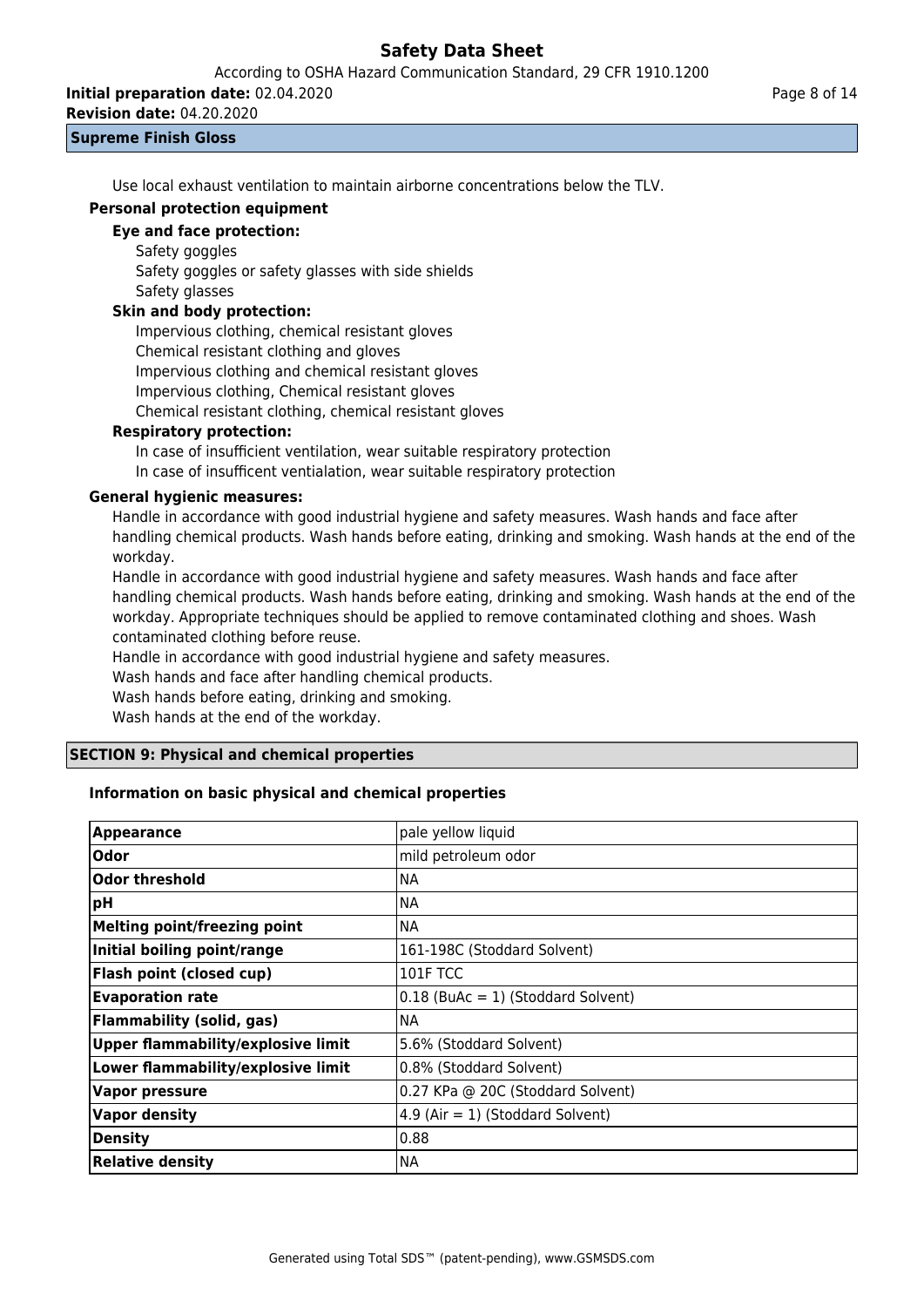### According to OSHA Hazard Communication Standard, 29 CFR 1910.1200

**Initial preparation date:** 02.04.2020

**Revision date:** 04.20.2020

### **Supreme Finish Gloss**

| Solubilities                            | Inot soluble in water   |
|-----------------------------------------|-------------------------|
| Partition coefficient (n-octanol/water) | INA                     |
| <b>Auto/Self-ignition temperature</b>   | 260C (Stoddard Solvent) |
| Decomposition temperature               | <b>NA</b>               |
| <b>Dynamic viscosity</b>                | INA                     |
| <b>Kinematic viscosity</b>              | <b>NA</b>               |
| <b>Explosive properties</b>             | INA                     |
| Oxidizing properties                    | <b>NA</b>               |

### **Other information**

| VOC g/l | 483 g/l |
|---------|---------|
|         |         |

### **SECTION 10: Stability and reactivity**

### **Reactivity:**

Stable and non-reactive under normal conditions of use, storage and transport.

### **Chemical stability:**

Stable under normal storage and handling conditions.

Stable under recommended storage and handling conditions.

### **Possibility of hazardous reactions:**

Under normal conditions of storage and use, hazardous reactions will not occur.

No dangerous reaction known under conditions of normal use.

### **Conditions to avoid:**

### Incompatible materials.

Avoid heat, sparks, open flames and other ignition sources. Contact with incompatible materials.

### **Incompatible materials:**

Strong oxidizing agents.

Strong oxidizing agents and strong acids.

### **Hazardous decomposition products:**

Under normal conditions of storage and use, hazardous decomposition products should not be produced. Carbon oxides (COx).

### **SECTION 11: Toxicological information**

### **Acute toxicity**

**Assessment:** Based on available data, the classification criteria are not met.

### **Product data:** No data available.

### **Substance data:**

| Name                                             | Route      | Result                           |
|--------------------------------------------------|------------|----------------------------------|
| Stoddard Solvent with < 0.1%<br>lBenzene content | loral      | LD50 Rat: > 5000 mg/kg           |
|                                                  | Inhalation | LC50 Rat: $> 5.5$ mg/L (4 h)     |
|                                                  | ldermal    | LD50 Rabbit: >3000 mg/kg         |
| Distillates (petroleum),                         | oral       | LD50 >5000: Rat mg/kg            |
| hydrotreated light                               | ldermal    | LD50 >2000: Rabbit mg/kg         |
|                                                  | Inhalation | LC50 > 5.28: Rat mg/L (4h Vapor) |

### **Skin corrosion/irritation**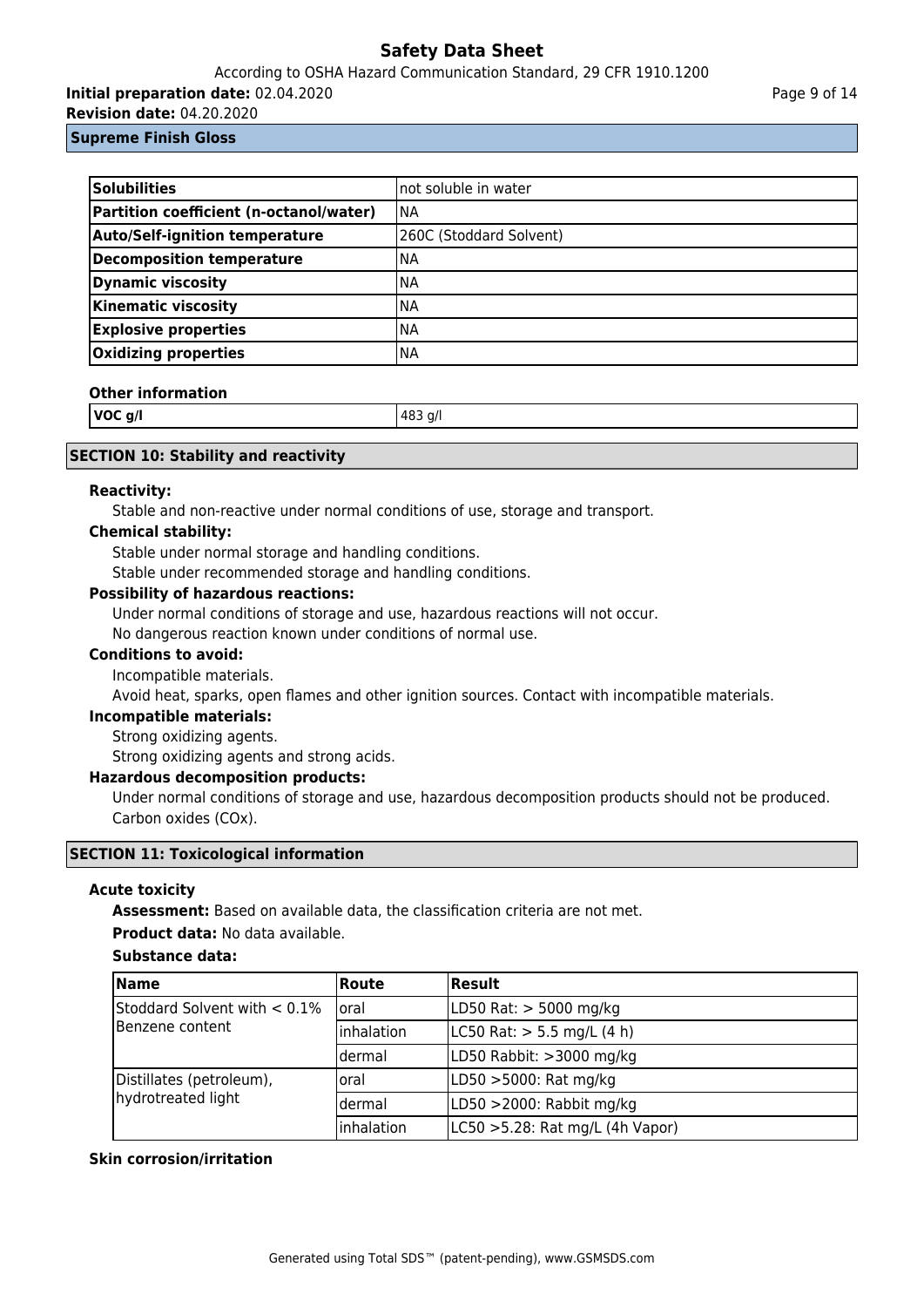According to OSHA Hazard Communication Standard, 29 CFR 1910.1200

**Initial preparation date:** 02.04.2020

**Revision date:** 04.20.2020

**Supreme Finish Gloss**

#### **Assessment:**

Causes skin irritation.

### **Product data:**

No data available.

#### **Substance data:**

| <b>Name</b>                                               | Result |
|-----------------------------------------------------------|--------|
| Stoddard Solvent with $< 0.1\%$   Causes skin irritation. |        |
| <b>IBenzene content</b>                                   |        |

### **Serious eye damage/irritation**

### **Assessment:**

Causes serious eye irritation.

#### **Product data:**

No data available.

**Substance data:** No data available.

### **Respiratory or skin sensitization**

#### **Assessment:**

May cause an allergic skin reaction.

#### **Product data:**

No data available.

**Substance data:** No data available.

### **Carcinogenicity**

**Assessment:**

May cause cancer.

**Product data:** No data available.

#### **Substance data:** No data available.

### **International Agency for Research on Cancer (IARC):** None of the ingredients are listed. **National Toxicology Program (NTP):** None of the ingredients are listed.

## **OSHA Carcinogens:** Not applicable

### **Germ cell mutagenicity**

### **Assessment:**

May cause genetic defects.

### **Product data:**

No data available.

### **Substance data:** No data available.

### **Reproductive toxicity**

### **Assessment:**

Suspected of damaging fertility or the unborn child.

### **Product data:**

No data available.

### **Substance data:** No data available.

### **Specific target organ toxicity (single exposure)**

#### **Assessment:**

May cause drowsiness or dizziness.

#### **Product data:**

No data available.

**Substance data:** No data available.

Page 10 of 14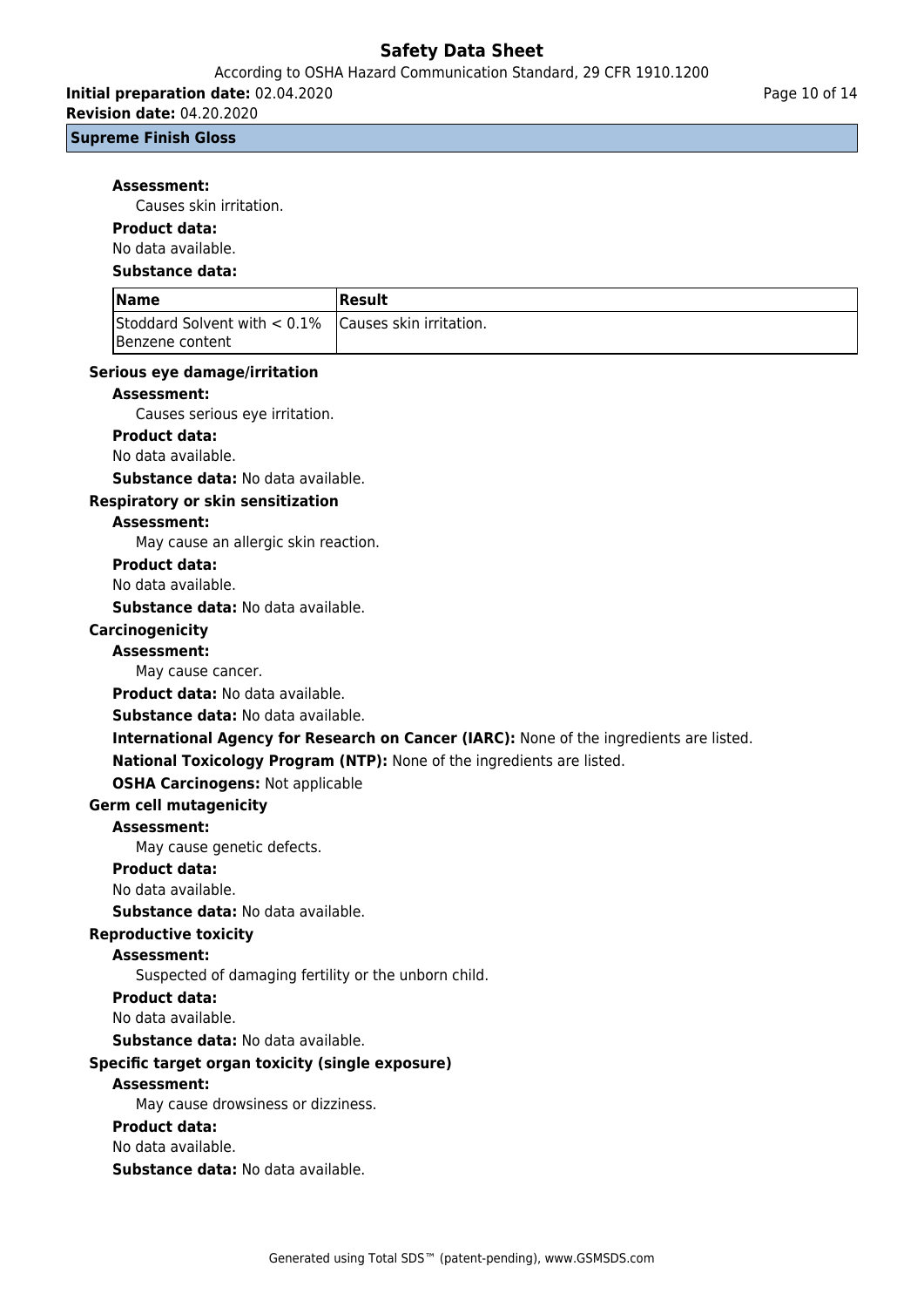According to OSHA Hazard Communication Standard, 29 CFR 1910.1200

**Initial preparation date:** 02.04.2020

**Revision date:** 04.20.2020

#### **Supreme Finish Gloss**

### **Specific target organ toxicity (repeated exposure)**

#### **Assessment:**

Causes damage to organs through prolonged or repeated exposure.

### **Product data:**

No data available.

#### **Substance data:**

| <b>Name</b>     | <b>Result</b>                                                                                                                      |
|-----------------|------------------------------------------------------------------------------------------------------------------------------------|
| Benzene content | Stoddard Solvent with < 0.1% Causes damage to the Central Nervous System through prolonged or<br>repeated exposure via inhalation. |

#### **Aspiration toxicity**

**Assessment:** Based on available data, the classification criteria are not met.

### **Product data:**

No data available.

### **Substance data:**

| <b>Name</b>                                    | <b>Result</b>                                                                 |
|------------------------------------------------|-------------------------------------------------------------------------------|
| Benzene content                                | Stoddard Solvent with $< 0.1\%$ May be fatal if swallowed and enters airways. |
| Distillates (petroleum),<br>hydrotreated light | May be fatal if swallowed and enters airways.                                 |

### **Information on likely routes of exposure:**

No data available.

### **Symptoms related to the physical, chemical and toxicological characteristics:** No data available.

**Other information:**

No data available.

### **SECTION 12: Ecological information**

### **Acute (short-term) toxicity**

**Assessment:** Based on available data, the classification criteria are not met.

**Product data:** No data available.

### **Substance data:**

| <b>Name</b>                                     | Result                                                      |
|-------------------------------------------------|-------------------------------------------------------------|
| Stoddard Solvent with < 0.1%<br>Benzene content | LC50 Oncorhynchus mykiss: 0.14 mg/L (96 hours)              |
| Distillates (petroleum),<br>hydrotreated light  | LC50 Pimephales promelas: 41 - 45 mg/L (96 H)               |
|                                                 | LC50 Oncorhynchus mykiss: 2.34 - 9.22 mg/L (96 H)           |
|                                                 | EC50 Daphnia Magna: 170 - 226 mg/L (24 H)                   |
|                                                 | EC50 Selenastrum capricornutum (Algae): 19 - 56 mg/L (72 H) |

### **Chronic (long-term) toxicity**

**Assessment:** Based on available data, the classification criteria are not met.

**Product data:** No data available.

### **Substance data:**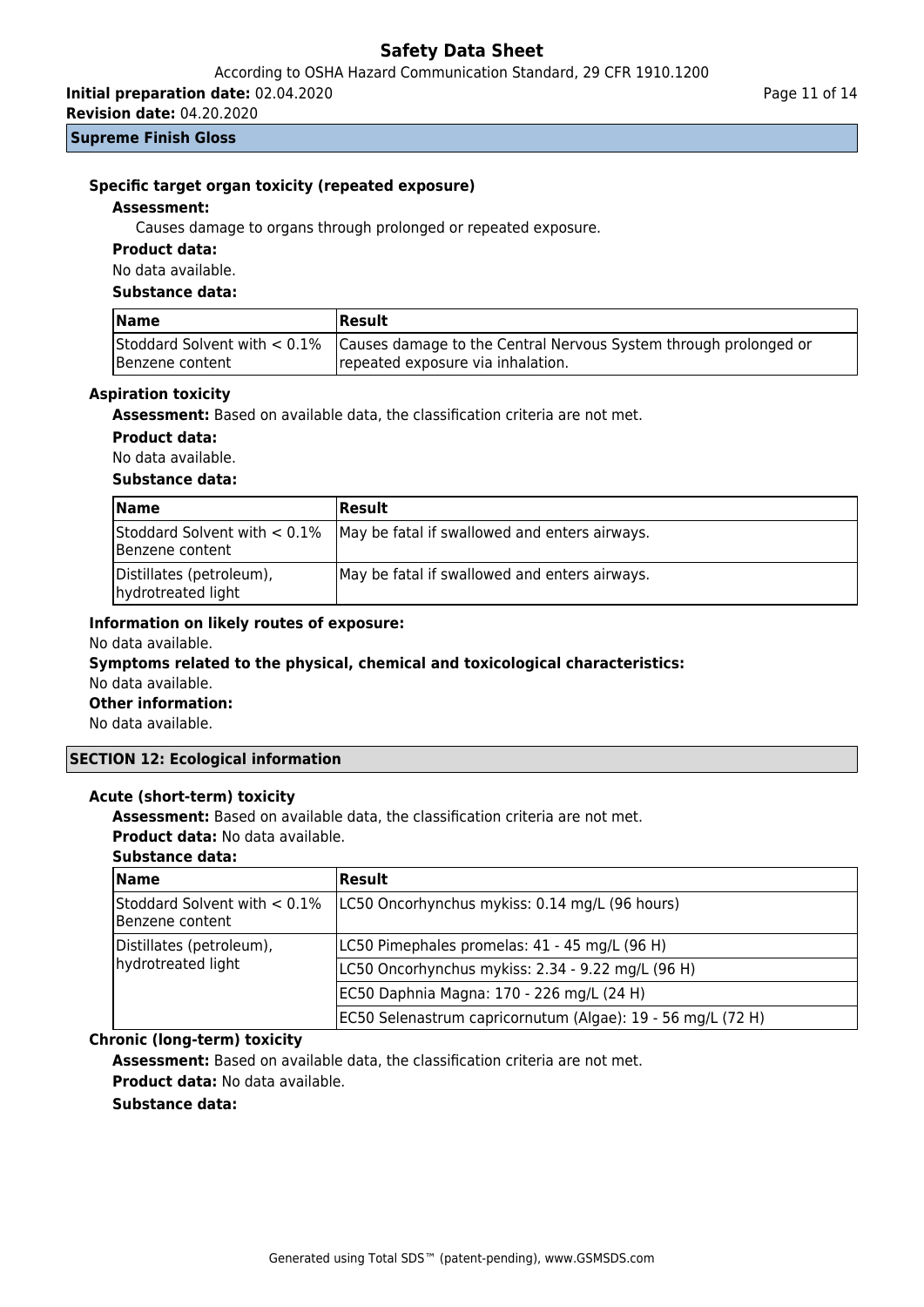### According to OSHA Hazard Communication Standard, 29 CFR 1910.1200

**Initial preparation date:** 02.04.2020

Page 12 of 14

**Revision date:** 04.20.2020 **Supreme Finish Gloss**

| <b>Name</b>             | <b>Result</b>                                                              |
|-------------------------|----------------------------------------------------------------------------|
| <b>IBenzene content</b> | Stoddard Solvent with $< 0.1\%$ NOEC Oncorhynchus mykiss: 0.02 mg/L (30 d) |

### **Persistence and degradability**

### **Product data:** No data available.

### **Substance data:**

| <b>Name</b>                                                               | Result |
|---------------------------------------------------------------------------|--------|
| Stoddard Solvent with $< 0.1\%$ Readily biodegradable.<br>Benzene content |        |

### **Bioaccumulative potential**

**Product data:** No data available.

#### **Substance data:**

| <b>Name</b>     | <b>IResult</b>                                                                           |
|-----------------|------------------------------------------------------------------------------------------|
| Benzene content | Stoddard Solvent with < 0.1%   BCF: 39.66 L/Kg ww; Not considered to be bioaccumulative. |

### **Mobility in soil**

### **Product data:** No data available.

### **Substance data:**

| <b>Name</b>                                                            | <b>IResult</b> |
|------------------------------------------------------------------------|----------------|
| Stoddard Solvent with $< 0.1\%$   Koc at 20°C: 1451<br>Benzene content |                |

### **Results of PBT and vPvB assessment**

### **Product data:**

**PBT assessment:** This product does not contain any substances that are assessed to be a PBT..

**vPvB assessment:** This product does not contain any substances that are assessed to be a vPvB..

#### **Substance data: PBT assessment:**

| , рт изэсээннсны                                                              |  |
|-------------------------------------------------------------------------------|--|
| Stoddard Solvent with $< 0.1\%$ The substance is not PBT.<br>Benzene content  |  |
| <b>vPvB</b> assessment:                                                       |  |
| Stoddard Solvent with $< 0.1\%$ The substance is not vPvB.<br>Benzene content |  |

**Other adverse effects:** No data available.

#### **SECTION 13: Disposal considerations**

### **Disposal methods:**

It is the responsibility of the waste generator to properly characterize all waste materials according to applicable regulatory entities

### **Contaminated packages:**

Not determined or not applicable.

| <b>SECTION 14: Transport information</b> |  |  |
|------------------------------------------|--|--|
|------------------------------------------|--|--|

### **United States Transportation of dangerous goods (49 CFR DOT)**

| TUM.<br>- - | $ -$ |
|-------------|------|
|             |      |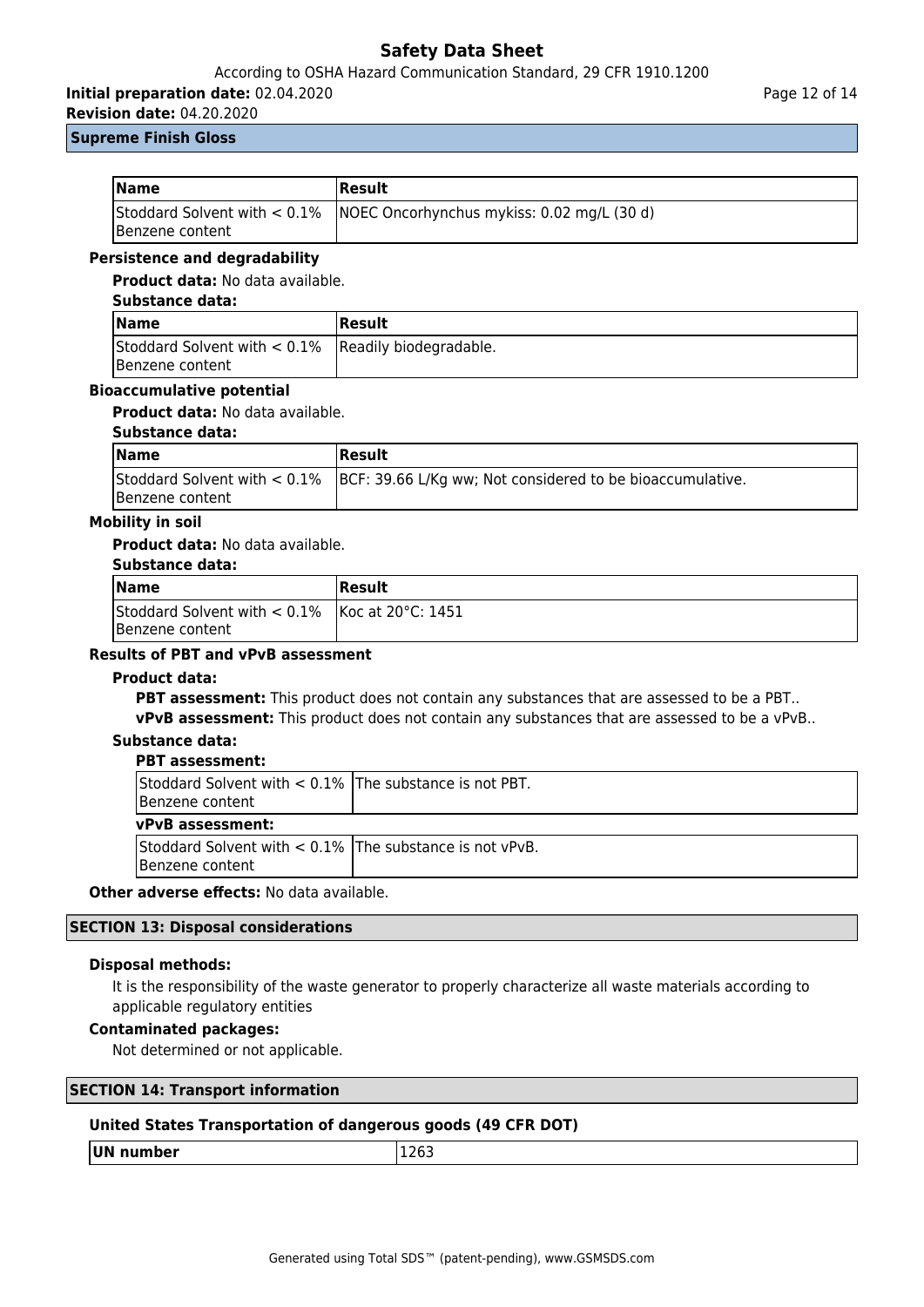### According to OSHA Hazard Communication Standard, 29 CFR 1910.1200

**Initial preparation date:** 02.04.2020

**Revision date:** 04.20.2020

### **Supreme Finish Gloss**

| UN proper shipping name       | UN 1263, Paint, Class 3, Packing Group III, Labels 3, Emergency<br>Response 128 |  |
|-------------------------------|---------------------------------------------------------------------------------|--|
| UN transport hazard class(es) | <b>None</b>                                                                     |  |
| <b>Packing group</b>          | Ш                                                                               |  |
| <b>Environmental hazards</b>  | <b>None</b>                                                                     |  |
| Special precautions for user  | <b>None</b>                                                                     |  |
| <b>Additional Information</b> | May be classed as a Combustible Liquid for U.S. Ground.                         |  |

### **International Maritime Dangerous Goods (IMDG)**

| UN number                     | 1263                                                                            |
|-------------------------------|---------------------------------------------------------------------------------|
| UN proper shipping name       | UN 1263, Paint, Class 3, Packing Group III, Labels 3, Emergency<br>Response 128 |
| UN transport hazard class(es) | <b>None</b>                                                                     |
| Packing group                 | Ш                                                                               |
| <b>Environmental hazards</b>  | <b>None</b>                                                                     |
| Special precautions for user  | None                                                                            |
| <b>EmS number</b>             | 1: F-E, 2: S-E                                                                  |
| <b>Additional Information</b> | May be classed as a Combustible Liquid for U.S. Ground.                         |

### **International Air Transport Association Dangerous Goods Regulations (IATA-DGR)**

| UN number                           | 1263                                                                            |
|-------------------------------------|---------------------------------------------------------------------------------|
| UN proper shipping name             | UN 1263, Paint, Class 3, Packing Group III, Labels 3, Emergency<br>Response 128 |
| UN transport hazard class(es)       | None                                                                            |
| Packing group                       | Ш                                                                               |
| <b>Environmental hazards</b>        | None                                                                            |
| <b>Special precautions for user</b> | None                                                                            |
| <b>Passenger and cargo</b>          | 355                                                                             |
| <b>Cargo aircraft only</b>          | 366                                                                             |

### **SECTION 15: Regulatory information**

### **United States regulations**

### **Inventory listing (TSCA):**

| $ 8052 - 41 - 3 $ | Stoddard Solvent with < 0.1% Benzene content | Listed |
|-------------------|----------------------------------------------|--------|
| 64742-47-8        | Distillates (petroleum), hydrotreated light  | Listed |

**Significant New Use Rule (TSCA Section 5):** None of the ingredients are listed.

**Export notification under TSCA Section 12(b):** None of the ingredients are listed.

**SARA Section 302 extremely hazardous substances:** None of the ingredients are listed.

**SARA Section 313 toxic chemicals:** None of the ingredients are listed.

**CERCLA:** None of the ingredients are listed.

**RCRA:** None of the ingredients are listed.

**Section 112(r) of the Clean Air Act (CAA):** None of the ingredients are listed.